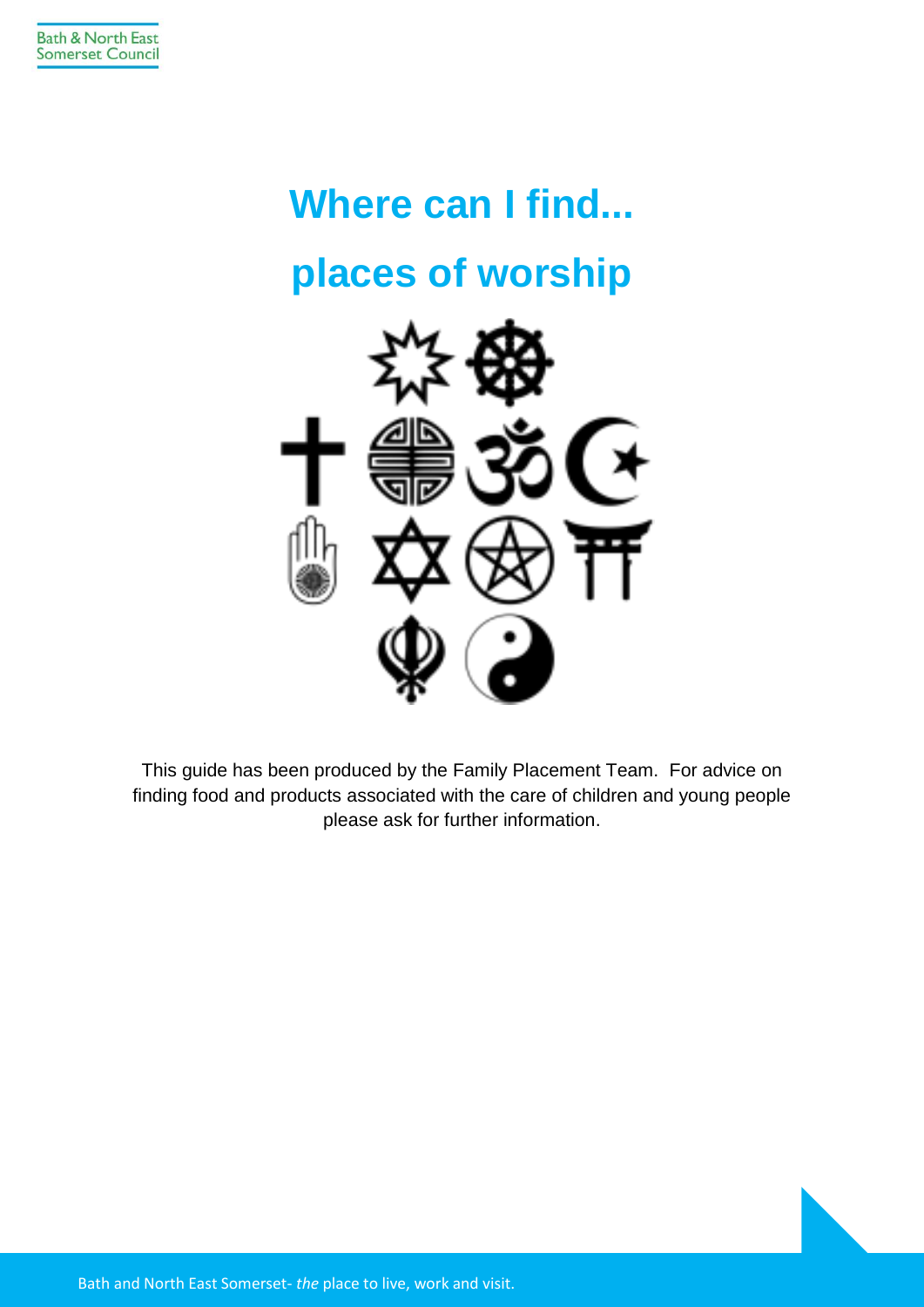#### **Contents**

| $\dots$ 12 |
|------------|
|            |
|            |
|            |
|            |
|            |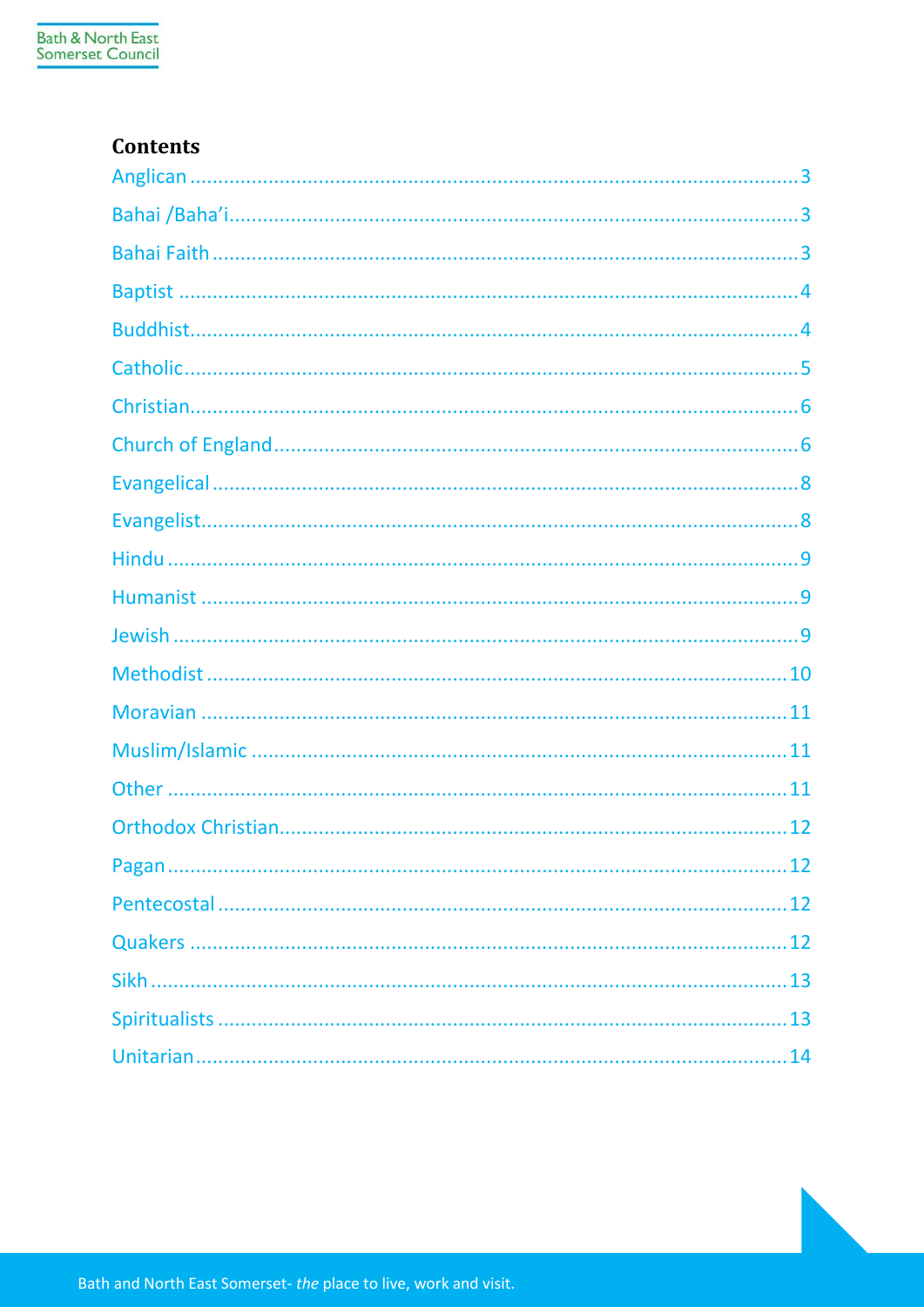## <span id="page-2-0"></span>**Anglican**

| St Bartholomew                                 | St Mary Redcliffe Church (Anglican)             |
|------------------------------------------------|-------------------------------------------------|
| To contact Rev. Ian Lewis,                     | Redcliffe Way,                                  |
| email ianlewis@stbartsbath.org.                | <b>Bristol</b>                                  |
| For centre bookings, church administration,    | <b>BS1 6RA</b>                                  |
| information about church groups, and anything  | Tel: 0117 929 1487                              |
| else, contact Jenny Singh in the church office | Lord Mayor's Chapel (Anglican)                  |
| at administrator@stbartsbath.org.              | College Green, (Lower Park Street), Bristol BS1 |
| By phone                                       | 5TB                                             |
| +44 (0)1225 427428                             | Tel: 0117 929 4350.                             |
| By post                                        |                                                 |
| St Bart's Church                               |                                                 |
| 1 King Edward Road                             |                                                 |
| Oldfield Park                                  |                                                 |
| <b>Bath</b>                                    |                                                 |
| BA2 3PB                                        |                                                 |
| www.stbartsbath.org                            |                                                 |
|                                                |                                                 |
| St Mary, Charlcombe                            |                                                 |
| (linked with St Stephens)                      |                                                 |
| www.stmaryscharlcombe.org.uk                   |                                                 |
|                                                |                                                 |
| St Stephen (with Charlcombe)                   | St Swithun's Church                             |
| Church Office,                                 | <b>Church Street</b><br><b>Bathford</b>         |
| St Stephen's Church                            | <b>Bath</b>                                     |
| Lansdown,<br>Bath, BA1 5SX                     | <b>BA17RS</b>                                   |
|                                                | 01225 920050                                    |
| Email: office@ststephensbath.org.uk            |                                                 |
| Telephone: 01225 420946                        | administrator@stswithunsbathford.co.uk          |
| www.ststephensbath.org.uk                      | www.stswithunsbathford.co.uk                    |

## <span id="page-2-1"></span>**Bahai /Baha'i**

<span id="page-2-2"></span>

| Bahai Faith                                  | Baha'i Faith   |
|----------------------------------------------|----------------|
| 40 Sheridan Road                             | 8 church road  |
| Bath                                         | Lawrence Hill  |
| Avon                                         | <b>Bristol</b> |
| BA2 1QY                                      | <b>BS5 9JA</b> |
| T: 01225 426725                              | 01179413247    |
|                                              | Baha'i         |
|                                              |                |
| Spiritual assembly of the Baha'is of Bristol |                |
| 49 Mapleston Road                            |                |
| <b>Bristol</b>                               |                |
| <b>Bs14 0HQ</b>                              |                |
| Tel 01275 837566                             |                |
|                                              |                |

Bath and North East Somerset- *the* place to live, work and visit.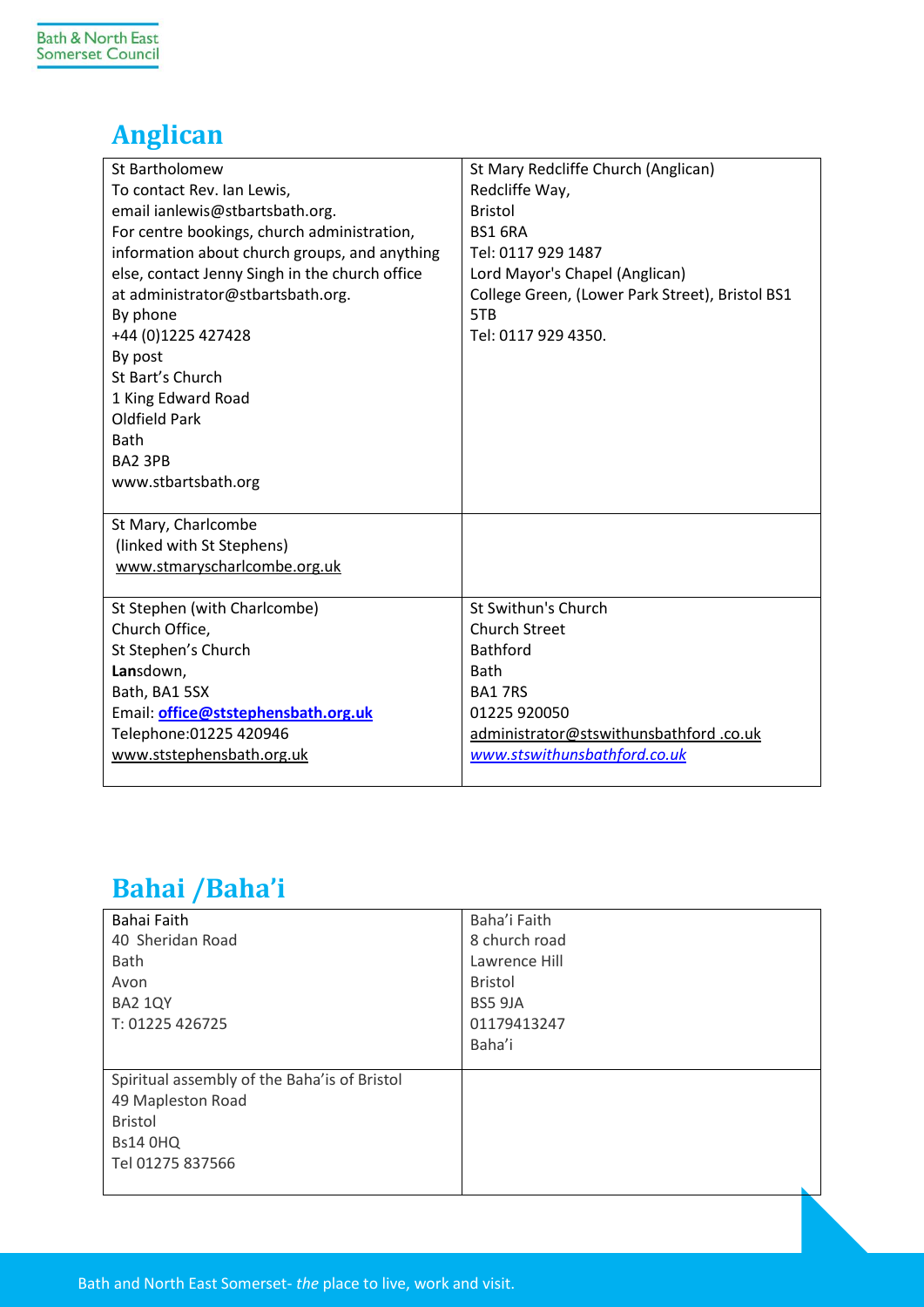## <span id="page-3-0"></span>**Baptist**

| <b>Broadmead Baptist Church</b><br>Lower Union Street,<br><b>Bristol</b><br>BS1 3HY<br>Tel: 0117 929 1387                                           | Hay Hill Baptist<br><b>Fountain Buildings</b><br>Paragon<br>Bath<br>BA1 5DU<br>T+44 (0) 1225 422604<br>E admin@hayhill.org<br>www.hayhill.org                                                                                                                                                                                                                       |
|-----------------------------------------------------------------------------------------------------------------------------------------------------|---------------------------------------------------------------------------------------------------------------------------------------------------------------------------------------------------------------------------------------------------------------------------------------------------------------------------------------------------------------------|
| St John the Baptist Church<br>(St. John on the Wall Church),<br>Broad Street,<br>Bristol.                                                           | Manvers Street Baptist Church<br>Manvers Street, Bath, BA1 1JW<br>tel: 01225 461600 (answerphone available if no<br>reply)<br>fax: 01225 469123<br>church office lynne office@btconnect.com<br>church office open Monday, Wednesday and<br>Friday 9 to 12 am<br>minister: Reverend Andy Percey<br>email: andy msbc@sky.com<br>www.manversstreetbaptistchurch.org.uk |
| <b>Oldfield Park Baptist</b><br>Oldfield Park Baptist Church,<br>The Triangle,<br>Oldfield Park,<br>Bath, BA2 3JD<br>www.oldfieldparkbaptist.org.uk | Widcombe Baptist Church<br><b>Pulteney Road</b><br>Bath<br><b>BA2 4JR</b><br>Office@Widcombe.org<br>Phone: +44 (0)1225 316358<br>For website enquiries please<br>contactWebmaster@Widcombe.org<br>www.widcombebaptistchurch.org/                                                                                                                                    |

## <span id="page-3-1"></span>**Buddhist**

| Bath and Somerset Sakya Buddhist Group       | Bath Buddhist group |
|----------------------------------------------|---------------------|
| Museum of Bath at work                       | 12 station road,    |
| Julian Road                                  | Lower Weston,       |
| Bath and North Fast Somerset Council BA1 2RH | Bath                |
| Drop ins Tuesday 8pm                         | BA13DY              |
| Call or text-07842 855790/07747633577        | 01225 337918        |
| Email bath@dechen.org                        |                     |
| www.sakyabristol.org/groups/bath-buddhist-   |                     |
| meditation-group/                            |                     |
| Lam Rim Buddhist Centre                      |                     |
| 12 Victoria Place,                           |                     |
| Bedminster,                                  |                     |
| <b>Bristol</b>                               |                     |
| BS3 3BP                                      |                     |
| Tel: 0117 963 9089 / 923 1138                |                     |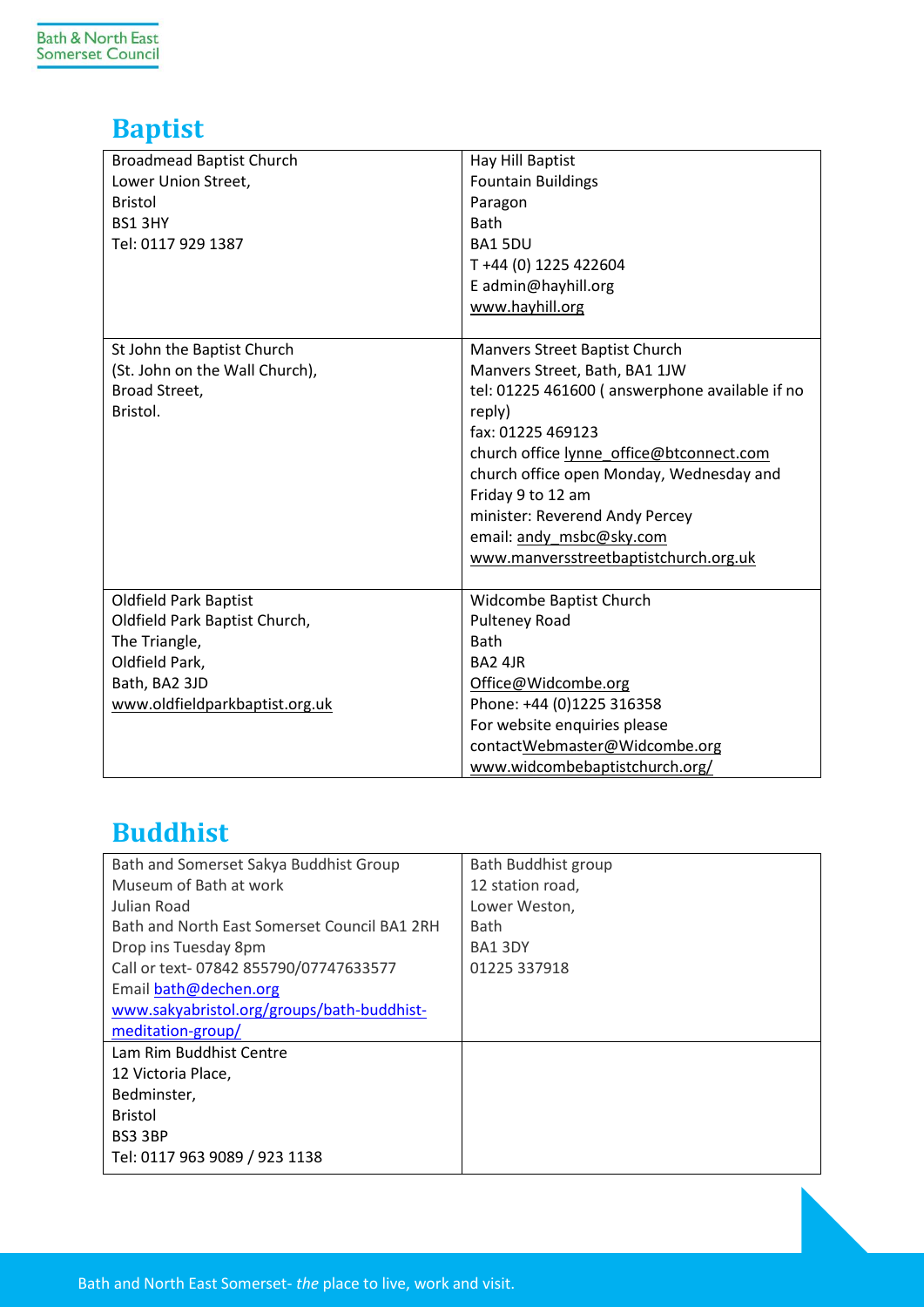## <span id="page-4-0"></span>**Catholic**

| St Alphege RC, Oldfield Park<br>St Alphege's Presbytery<br>Oldfield Lane<br><b>Oldfield Park</b><br>Bath<br><b>BA2 3NR</b><br>Tel: 01225 424894<br>01225 332202<br>Email: malcolm.smeaton@priest.cliftondiocese.c<br>$om$<br>Email: bath.stalphege@parish.cliftondiocese.com<br>www.saintalphege.org.uk | St Bonaventures RC Church<br>Egerton Road,<br>Bishopston,<br><b>Bristol</b><br>BS78HP<br>Tel: 0117 942 4448<br>http://www.st-bons.org.uk/index1.html                                          |
|---------------------------------------------------------------------------------------------------------------------------------------------------------------------------------------------------------------------------------------------------------------------------------------------------------|-----------------------------------------------------------------------------------------------------------------------------------------------------------------------------------------------|
| Church of the Good Shepherd RC, Batheaston<br>2 Northend<br>Batheaston<br><b>Bath</b><br><b>BA17EN</b><br>Tel: 01225 858845<br>batheaston.thegoodshepherd@parish.cliftondioc<br>ese.com<br>http://www.cliftondiocese.com/location/batheas<br>$\text{ton}/$                                              | Clifton Cathedral (Roman Catholic)<br>Cathedral Church of SS Peter and Paul,<br>Pembroke Road,<br>Clifton,<br><b>Bristol</b><br>BS8 3BX<br>Tel: 0117 973 8411                                 |
| St John's Bathwick www.bathwickchurches.org<br>Church of St John The Baptist,<br>St John's Road,<br>BA2 6PT<br>A 'Forward in Faith' Parish<br>Vestry Telephone - 07882 445138<br>E-mail: office@bathwickparishes.org                                                                                    | St Joseph's Catholic Church<br>Forest road,<br>Fishponds,<br><b>Bristol</b><br><b>BS16 3QT</b><br>Tel: 0117 983 3912                                                                          |
| Holy Trinity, Combe Down<br>Church Office<br>Trinity Rooms, The Avenue<br>Combe Down, Bath<br>BA2 5EE<br>Tel: 01225 835 835<br>Email: office@htcd.church<br>www.htcd.org                                                                                                                                | St Mary's Bathwick<br>St. Mary's Parish Office,<br>Darlington Street,<br>Bathwick,<br>Bath BA2 4EB<br>Tel: 01225 447450<br>e-mail: office@bathwickparishes.org.uk<br>www.bathwickchurches.org |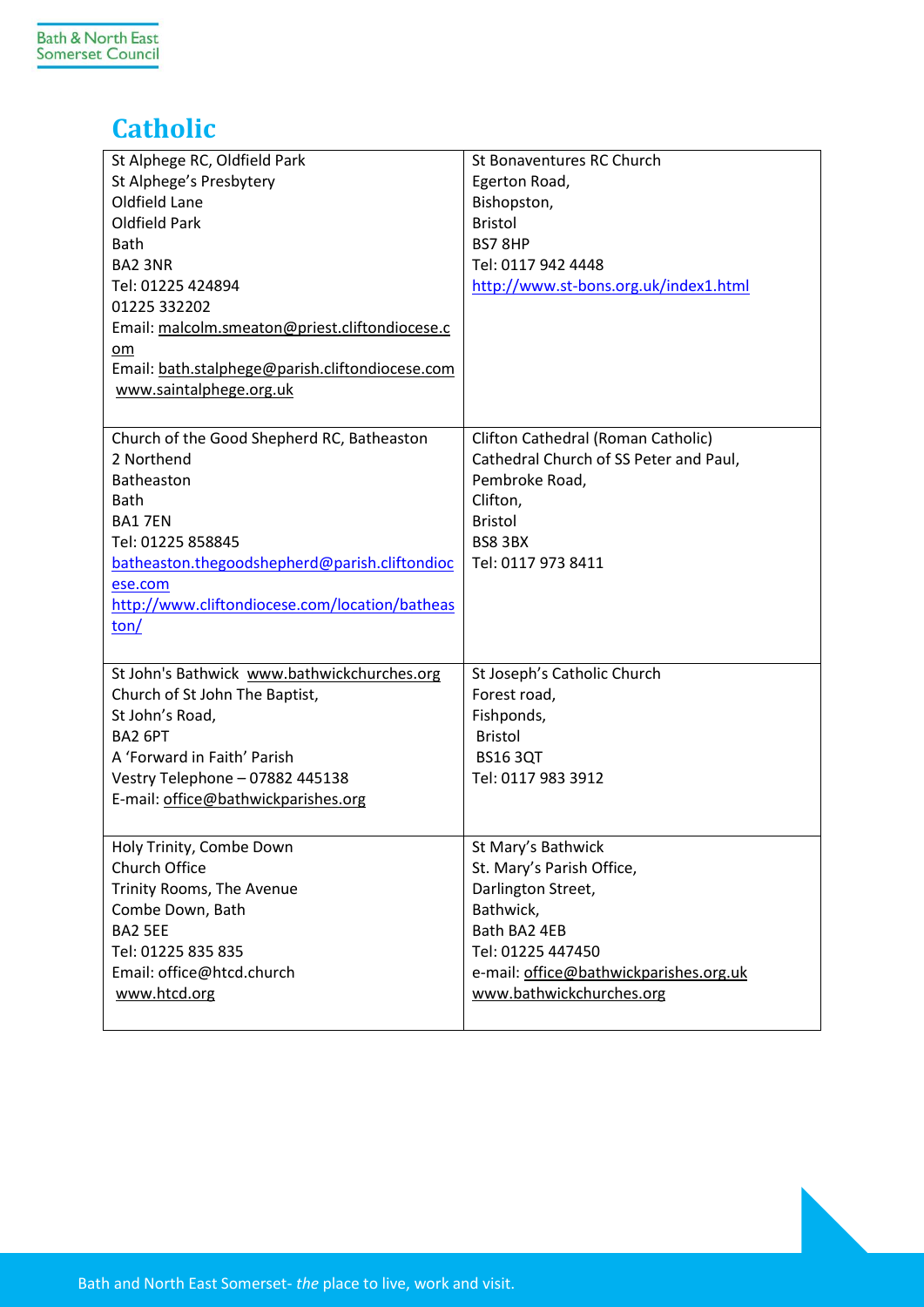| St Mary's RC                                | St Peter and St Paul RC               |
|---------------------------------------------|---------------------------------------|
| Julian Rd, Bath BA1 2SF                     | The Parish Priest                     |
| 01225 311725                                | SS Peter & Paul Church                |
| Sunday mass 9am 10:30am (family mass) 5pm   | 112 Entry Hill                        |
| holy days: 10am 6:30pm weekdays 10am        | Combe Down                            |
| www.stmarysbath.org.uk                      | Bath BA2 5LS                          |
|                                             | Email stspeterpaulbath@btinternet.com |
|                                             | Tel. 01225 832096                     |
|                                             | www.stspeterpaulbath.org.uk/          |
|                                             |                                       |
| Polish Church Of Our Lady Of Ostrobrama     |                                       |
| Cheltenham Road,                            |                                       |
| Bristol,                                    |                                       |
| BS6 5RH                                     |                                       |
| Tel: 0117 924 3056                          |                                       |
| http://www.cliftondiocese.com/location/bs6- |                                       |
| 5rh/                                        |                                       |

## <span id="page-5-0"></span>**Christian**

| <b>Bath Citadel Salvation Army</b>           | Living Springs Metropolitan Community Church |
|----------------------------------------------|----------------------------------------------|
| Green Park RoadBathBA1 1XE                   | telephone: 0117 2301170                      |
| United Kingdom                               | email: livingspringsmcc@gmail.com            |
| Email                                        | or write to:                                 |
| address: bath.citadel@salvationarmy.org.uk   | Living Springs MCC Bath                      |
| Hall                                         | c/o Central United Reformed Church           |
| Hire: hire.bath.citadel@salvationarmy.org.uk | Grove Street, Bath                           |
| Phone: 01225 400051                          | BA <sub>2</sub> 6PJ                          |
| www.bathcitadel.com                          | www.mccbath.org.uk                           |

## <span id="page-5-1"></span>**Church of England**

| All Saints, Weston                     | <b>Bath Abbey</b>          |
|----------------------------------------|----------------------------|
| <b>Church Office All Saints Centre</b> | 12 Kingston Buildings      |
| High Street,                           | Bath BA1 1LT               |
| Weston                                 | Tel 01225 422462           |
| Bath,                                  | Fax 01225 429990           |
| BA14BX                                 | Email office@bathabbey.org |
| TEL: 01225 447663                      | www.bathabbey.org          |
| FAX: 01225 470172                      |                            |
| EMAIL: office@allsaintsonline.org.uk   |                            |
| www.allsaintsonline.org.uk             |                            |
|                                        |                            |
|                                        |                            |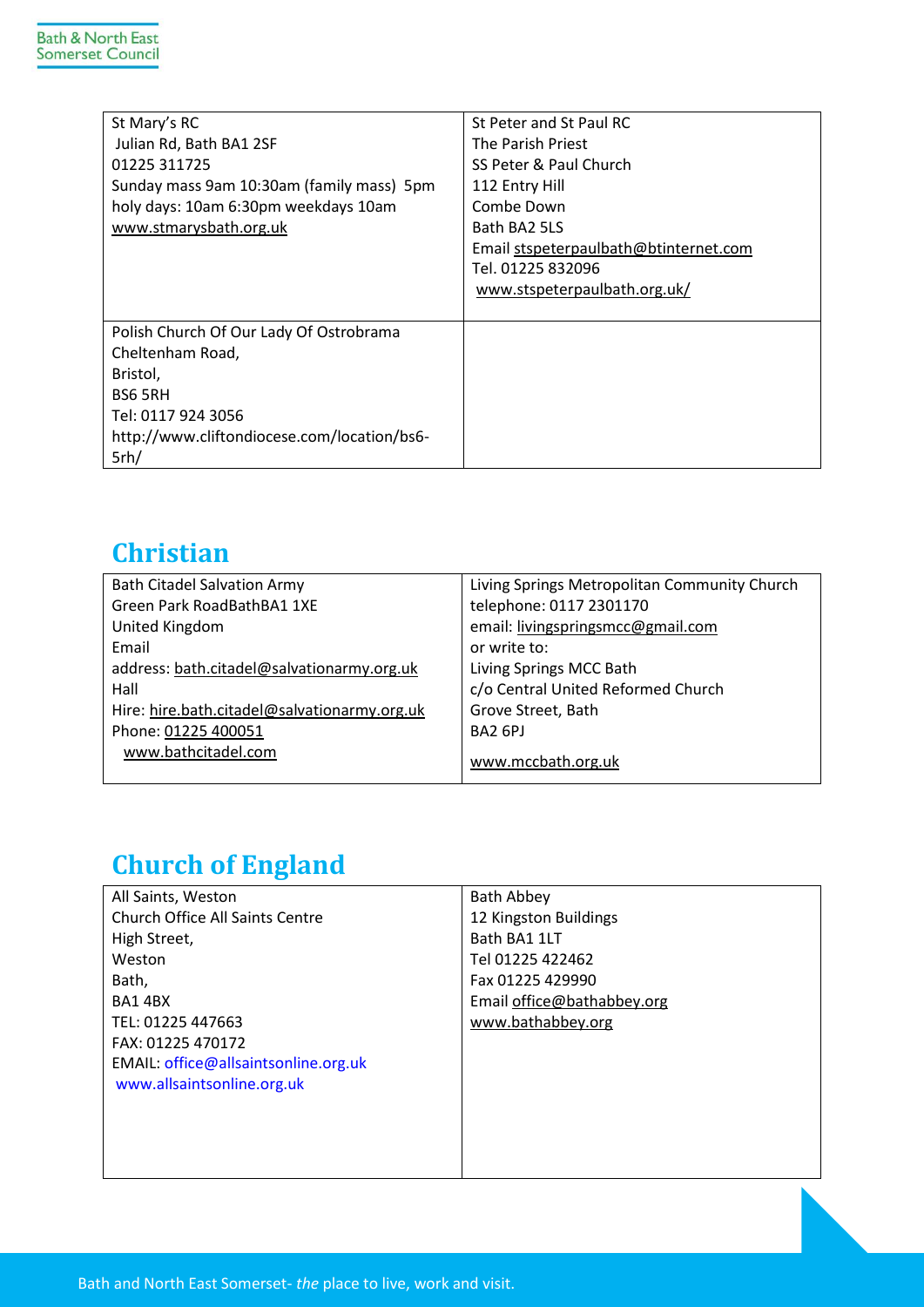| St Barnabas, Southdown                   | Christ Church                                        |
|------------------------------------------|------------------------------------------------------|
| <b>Revd Dr Catherine Sourbut</b>         | Christ Church                                        |
| The Vicarage,                            | Julian Road                                          |
| Mount View,                              | <b>Bath</b>                                          |
| Southdown,                               | <b>BA1 2RH</b>                                       |
| Bath BA2 1JX                             | <b>UK</b>                                            |
| (01225) 478952 (parish priest)           | lore@christchurchbath.org                            |
| www.achurchnearyou.com/bath-st-barnabas/ | 01225 338869                                         |
|                                          | 07595 294146                                         |
|                                          | http://www.christchurchbath.org                      |
|                                          |                                                      |
| Holy Trinity Combe Down                  | Limpley Stoke (with Freshford and Hinton             |
| Church Office                            | Charterhouse)                                        |
| Church Rooms,                            | OFFICE NUMBER: 01225 720347                          |
| 2a Avenue Place                          | RECTORY NUMBER: 01225 834438                         |
| Combe Down, Bath                         | info@flshc.co.uk                                     |
| BA2 5EE                                  | The Old Bakery                                       |
| Tel: 01225 835 835                       | <b>High Street</b>                                   |
| Email: office@htcd.church                | Freshford                                            |
| www.htcd.org                             | Bath                                                 |
|                                          | <b>BA2 7WF</b>                                       |
|                                          |                                                      |
|                                          | Our Office is open on a Tuesday morning              |
|                                          | between 9.30 - 12.30.                                |
|                                          | http://flshc.co.uk/                                  |
| St Luke's, Wellsway                      | St Mary's Claverton                                  |
| Tel: 01225 331898                        |                                                      |
|                                          | St Mary the Virgin Church, Claverton Village,        |
| St. Luke's Church Wellsway Bath BA2 2BD  | Bath BA2 7BG (not a postal address)                  |
| admin@stlukesbath.com                    | Benefice Office, St Nicholas Church, Mill Lane,      |
| www.stluke'sbath.com                     | Bathampton, Bath BA2 6TU (postal address)            |
|                                          | Office Hours: 9am - 12noon Monday,                   |
|                                          | Wednesday, Friday in term time                       |
|                                          | Tel: 01225 442311                                    |
|                                          | email bathampton.claverton@btopenworld.com           |
|                                          | www.stmarysclaverton.org.uk                          |
|                                          |                                                      |
| St Mary, Swainswick St Mary's House      | St Michael's, Monkton Combe,<br><b>Church Office</b> |
| <b>Upper Swainswick</b>                  | The Avenue                                           |
| Bath BA1 8BX                             | Combe Down                                           |
| 01225 851531                             | <b>Bath</b>                                          |
| joyfulwilliams2004@yahoo.co.uk           | BA2 5EH                                              |
| www.swainswickchurch.org.uk              | 01225 835835                                         |
|                                          |                                                      |
| St Michael's Without                     | St Nicholas Bathampton                               |
| Broad St,                                | Benefice Office, St Nicholas Church,                 |
| <b>Bath</b>                              | Church Close,                                        |
| <b>BA1 5LJ</b>                           | Bathampton,                                          |
| Tel: 01225 447103                        | <b>Bath</b>                                          |
| Email us : office@stmichaelsbath.org.uk  | BA2 6TU                                              |
| Church office: Mon - Fri 9.30am - 1.00pm | Office Hours: 9am - 12noon Monday,                   |
| www.stmichaelsbath.org.uk                | Wednesday, Friday                                    |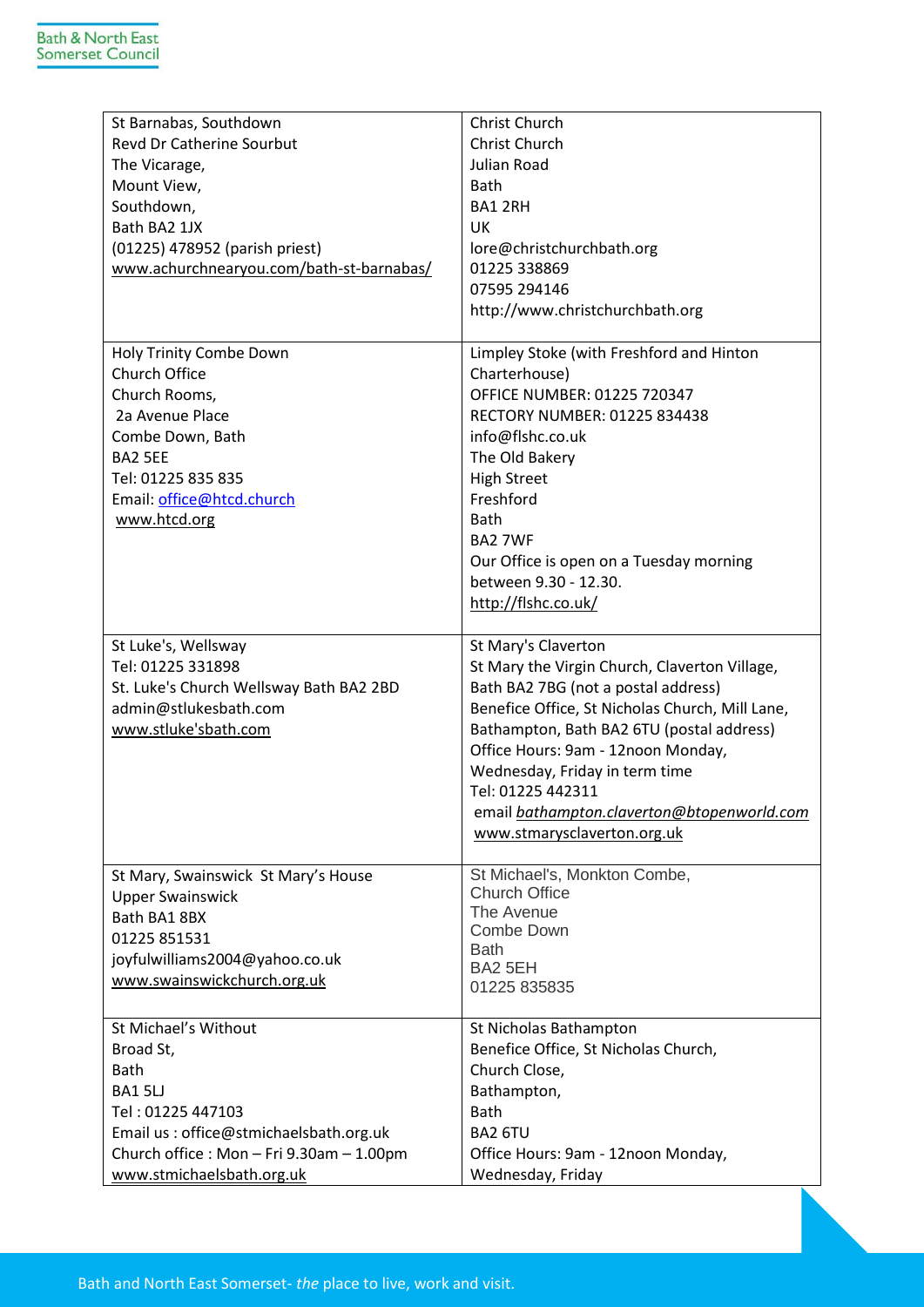|                                               | Tel: 01225 442311                          |
|-----------------------------------------------|--------------------------------------------|
|                                               | email bathampton.claverton@btopenworld.com |
|                                               | www.stnicholasbathampton.org.uk            |
|                                               |                                            |
| St Philip with St James, Odd Down             | St Saviours                                |
| 35 Frome Road,                                | St Saviour's Church Office                 |
| Odd Down,                                     | C/O St Saviour's Rectory                   |
| Bath.                                         | Claremont Rd,                              |
| BA2 2QF                                       | Bath                                       |
| 01225 835228                                  | BA1 6LX                                    |
| www.stphilipstjames.org                       | Phone: 01225 311637                        |
|                                               | email: michael@stsaviours.org.uk           |
|                                               |                                            |
| St Thomas a Becket                            |                                            |
| St Matthews                                   |                                            |
| St Matthew's Church, Widcombe Hill, Bath, BA2 |                                            |
| 6AA                                           |                                            |
| 01225 465065                                  |                                            |
| info@widcombe.church                          |                                            |
| www.widcombe.church                           |                                            |
|                                               |                                            |

## <span id="page-7-0"></span>**Evangelical**

## <span id="page-7-1"></span>**Evangelist**

| St John the Evangelist                         | Union Chapel, Combe Down                      |
|------------------------------------------------|-----------------------------------------------|
| South Parade                                   | Union Chapel Church Road                      |
| <b>Bath</b>                                    | Combe Down                                    |
| BA2 4AF                                        | Bath                                          |
| Parish Priest: Canon David Ryan                | BA2 5JJ                                       |
| Telephone: 01225 464 471                       | 01225 284971 (Pastor Jon Ikin)                |
| Email: bath.stjohntheevangelist@parish.clifton | 01225-837123 (Church Secretary, Brian Martin) |
| diocese.com                                    | www.unionchapelbath.org.uk/                   |
|                                                |                                               |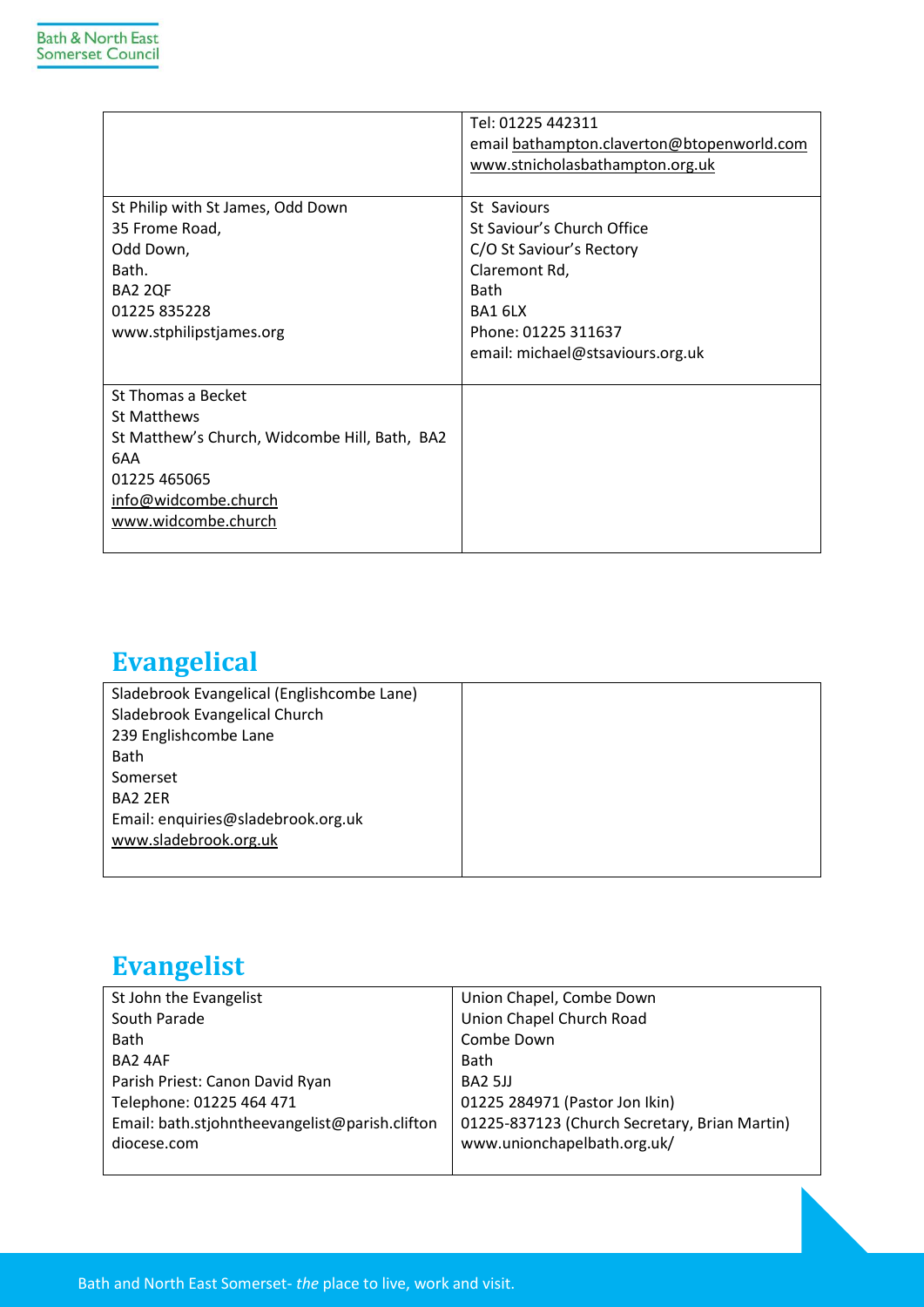## <span id="page-8-0"></span>**Hindu**

| Hindu Temple                                  | <b>ISKCON Bristol,</b>               |
|-----------------------------------------------|--------------------------------------|
| 163b Church Road                              | c/o New Jagannath Puri,              |
| Redfield                                      | Alberta Cottage,                     |
| <b>Bristol</b>                                | Bristol Rd,                          |
| Bs5 9LA                                       | Wraxall                              |
| 01179 351007                                  | <b>BS191BN</b>                       |
| Sanatan Dharma tradition                      | (Tel +44-1275-853788).               |
| Languages: Gujarati, Hindi, Punjabi, English. | Vaishnava tradition.                 |
| Email: Mr Prem Midha                          | Languages: Hindi, Gujarati, English. |
| http://www.hindutemplebristol.co.uk/index.php |                                      |
|                                               |                                      |

#### <span id="page-8-1"></span>**Humanist**

| <b>Margaret Dearnaley</b> |  |
|---------------------------|--|
| Top Floor Flat,           |  |
| 12 Southfield Road,       |  |
| Cotham,                   |  |
| <b>BRISTOL</b>            |  |
| BS6 6AY                   |  |
| 0117 904 9490             |  |
|                           |  |

## <span id="page-8-2"></span>**Jewish**

| <b>Bristol Hebrew Congregation</b>               | Orthodox Jewish Synagogue |
|--------------------------------------------------|---------------------------|
| 9 Park Row,                                      | 9 Park Row,               |
| <b>Bristol</b>                                   | <b>Bristol</b>            |
| BS1 5LP                                          | <b>BS1 5LP</b>            |
| (Tel +44-117-927 3334).                          | Tel: 0117 925 5160        |
| Languages spoken are Hebrew, Yiddish, English.   |                           |
|                                                  |                           |
| Progressive Jewish Synagogue                     |                           |
| <b>Bristol and West Progressive Congregation</b> |                           |
| 43/45 Bannerman Rd,                              |                           |
| <b>Bristol</b>                                   |                           |
| <b>BS5 ORR</b>                                   |                           |
| (Tel 01179 541937)                               |                           |
| Email: bwpjc@bwpjc.org                           |                           |
|                                                  |                           |
|                                                  |                           |

Bath and North East Somerset- *the* place to live, work and visit.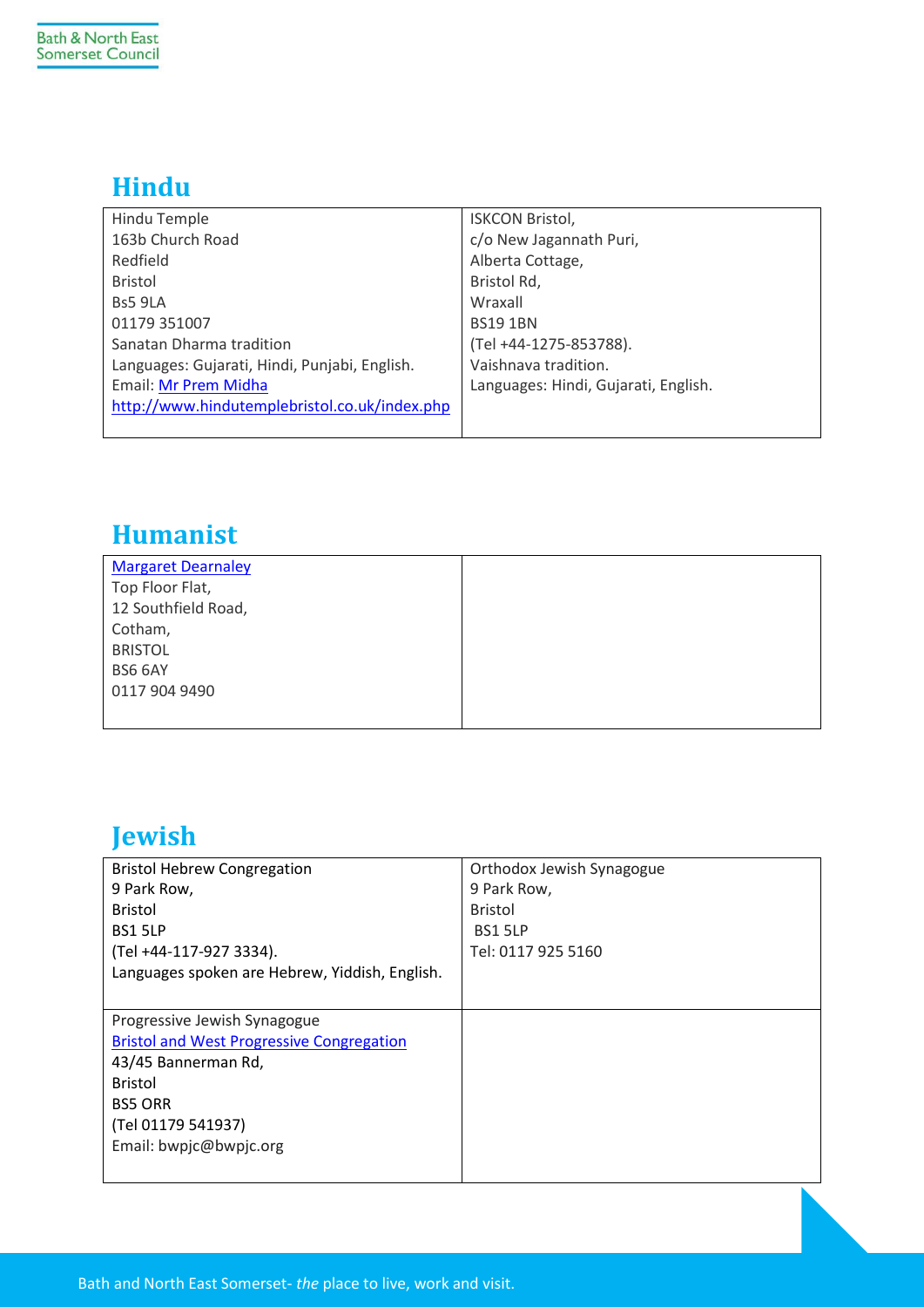## <span id="page-9-0"></span>**Methodist**

| Bath City Church, St James's Parade        | <b>Bathampton Methodist</b>           |
|--------------------------------------------|---------------------------------------|
| <b>Bath City Church</b>                    | Nexus Church Office                   |
| 1a Forum Buildings                         | <b>Nelson Place East</b>              |
| St James's Parade                          | <b>Bath</b>                           |
| <b>Bath</b>                                | BA15DA                                |
| <b>BA1 1UG</b>                             | Tel: 01225 461509                     |
| Telephone: +44 (0) 1225 463556             | (Wednesday & Thursday 10am - 2pm,     |
| Fax: +44 (0) 1225 460651                   | answerphone out of hours)             |
| Email: enquiries@bathcitychurch.org.uk     | www.nexusbath.org.uk                  |
| www.bathcitychurch.org.uk                  |                                       |
|                                            |                                       |
| <b>Beechen Cliff Methodist</b>             | Horizon Methodist Church              |
| <b>General Enquiries</b>                   | Southdown Methodist Church Centre     |
| aileen.bain11 @ gmail.com tel 01225 420287 | The Hollow                            |
| paul.udey @ talktalk.net tel 01225 427779  | Bath, BA2 1NJ.                        |
| Beechen Cliff Methodist Church             | 01225 460368                          |
| Shakespeare Avenue,                        | E-mail: srbarratt@btinternet.com      |
| Bath,                                      | www.horizonmethodistbath.org.uk       |
| BA2 4RF                                    |                                       |
| www.beechencliffmethodistchurch.org        |                                       |
|                                            |                                       |
| Nexus Methodist Church (Walcot)            | St Swithin's                          |
| <b>Nexus Church Office</b>                 | Swithin's Church,                     |
| <b>Nelson Place East</b>                   | The Paragon,                          |
| <b>Bath</b>                                | Bath,                                 |
| BA15DA                                     | BA1 5LY                               |
| Tel: 01225 461509                          | www.stswithinswalcot.org.uk           |
| (Wednesday & Thursday 10am - 2pm,          |                                       |
| answerphone out of hours)                  |                                       |
| www.nexusbath.org.uk                       |                                       |
|                                            |                                       |
| <b>Twerton Fellowship</b>                  | Victoria Methodist Church             |
| <b>Methodist and Baptist</b>               | 1A Whiteladies Road,                  |
| <b>Twerton Village Hall</b>                | Clifton,                              |
| http://twertonfellowship.weebly.com/       | <b>Bristol</b>                        |
|                                            | <b>BS8 1NU</b>                        |
|                                            | <b>Contact: Reverend Ed Standhaft</b> |
|                                            | Tel: 0117 962 1200                    |
| <b>Weston Methodist</b>                    |                                       |
| Newbridge Hill                             |                                       |
| <b>Bath</b>                                |                                       |
| BA1 3PW                                    |                                       |
| souterfam@aol.com                          |                                       |
| Tel: 01761 439956                          |                                       |
| www.westonmethodistbath.org.uk             |                                       |
|                                            |                                       |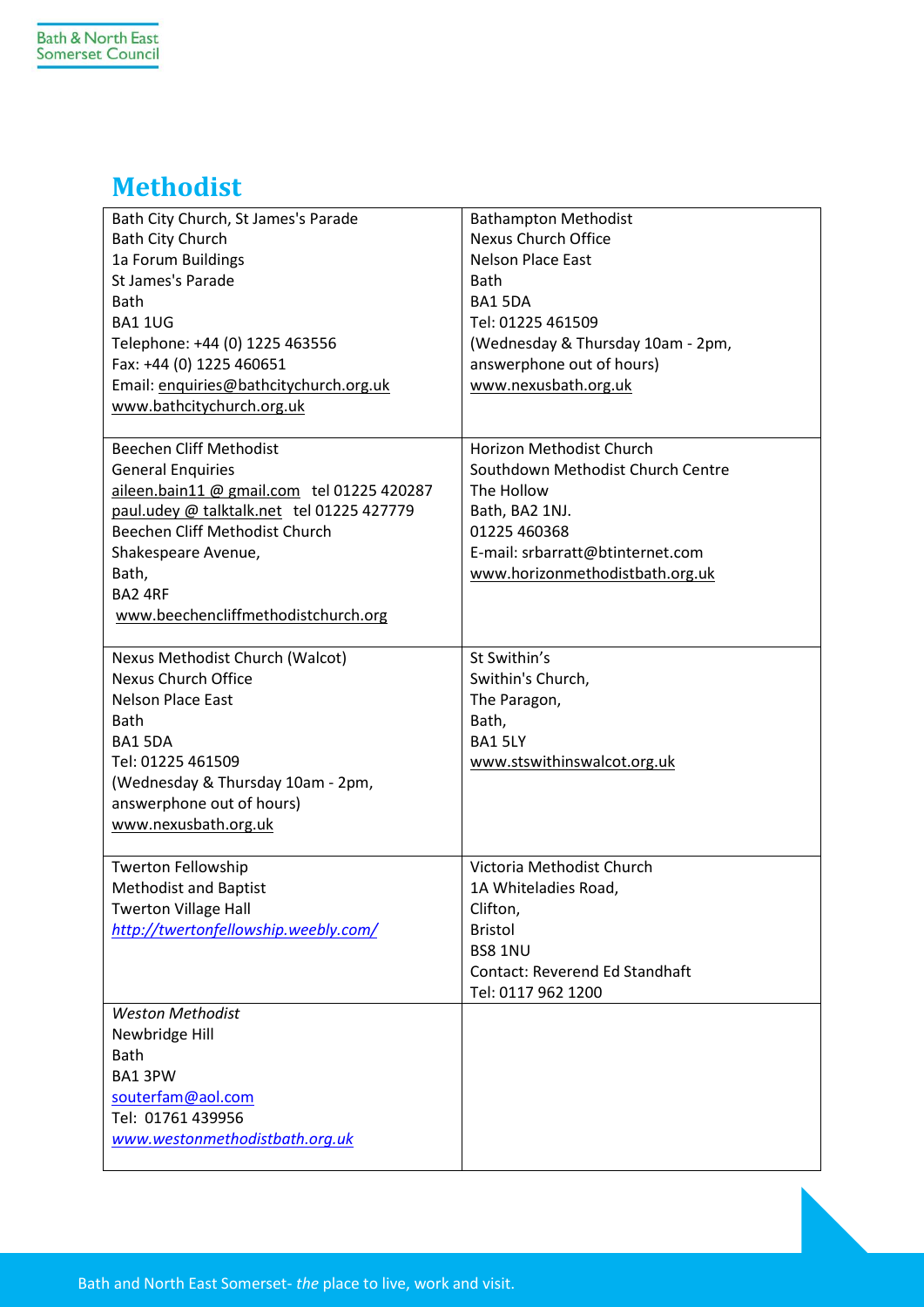#### <span id="page-10-0"></span>**Moravian**

| <b>Cennick Memorial Moravian Church</b>      | John Cennick Memorial Moravian Church         |
|----------------------------------------------|-----------------------------------------------|
| Weston Free Church (Moravian): 01179 079 387 | Minister: Rev. Paul Holdsworth: 01179 079 387 |
| Located at Weston High Street Roundabout.    | Located at The Ascension Church, Claude       |
| BA14DB                                       | Avenue.                                       |
| www.bathmoravianchurch.org.uk                | www.bathmoravianchurch.org.uk                 |
|                                              |                                               |

## <span id="page-10-1"></span>**Muslim/Islamic**

| Al Baseera Mosque And Islamic Information | <b>Bristol Mosque</b> |
|-------------------------------------------|-----------------------|
| Centre                                    | Green Street,         |
| 20 Wade Street,                           | Totterdown,           |
| St Jude's,                                | <b>Bristol</b>        |
| <b>Bristol</b>                            | <b>BS3 4UB</b>        |
| BS2 9DR                                   | Tel: 0117 977 0944    |
| Tel: 0117 941 3331                        |                       |
|                                           |                       |
| Mosque and Islamic Centre                 |                       |
| 8 Pierrepont St,                          |                       |
| <b>Bath</b>                               |                       |
| BA1 1LA                                   |                       |
| 01225 460922                              |                       |
| Languages spoken are English, Arabic and  |                       |
| Malaysian.                                |                       |
|                                           |                       |

#### <span id="page-10-2"></span>**Other**

| Elim Pentecostal Church (The City Temple) | Freedom Centre                  |
|-------------------------------------------|---------------------------------|
| Jamaica Street (Off Stokes Croft),        | Freedom Church Office           |
| <b>Bristol</b>                            | Freedom House,                  |
| Tel: 0117 924 8840                        | Lower Bristol Road,             |
|                                           | Bath, BA2 1EP                   |
|                                           | 01225 445577                    |
|                                           | admin@freedombathandbristol.com |
| John Wesley's Chapel (The New Room)       | Worshipping                     |
| The Horsefair,                            | 38 Church Road,                 |
| Broadmead,                                | Westbury on Trym,               |
| <b>Bristol</b>                            | <b>Bristol</b>                  |
| BS1 3JE                                   | BS9 3PQ                         |
| Tel: 0117 926 4740                        |                                 |
| The Ascension                             |                                 |
| Claude Avenue                             |                                 |
| BA2 1AG Bath                              |                                 |
| Somerset England                          |                                 |
| 01225 405354                              |                                 |
| ascensionbath.org.uk                      |                                 |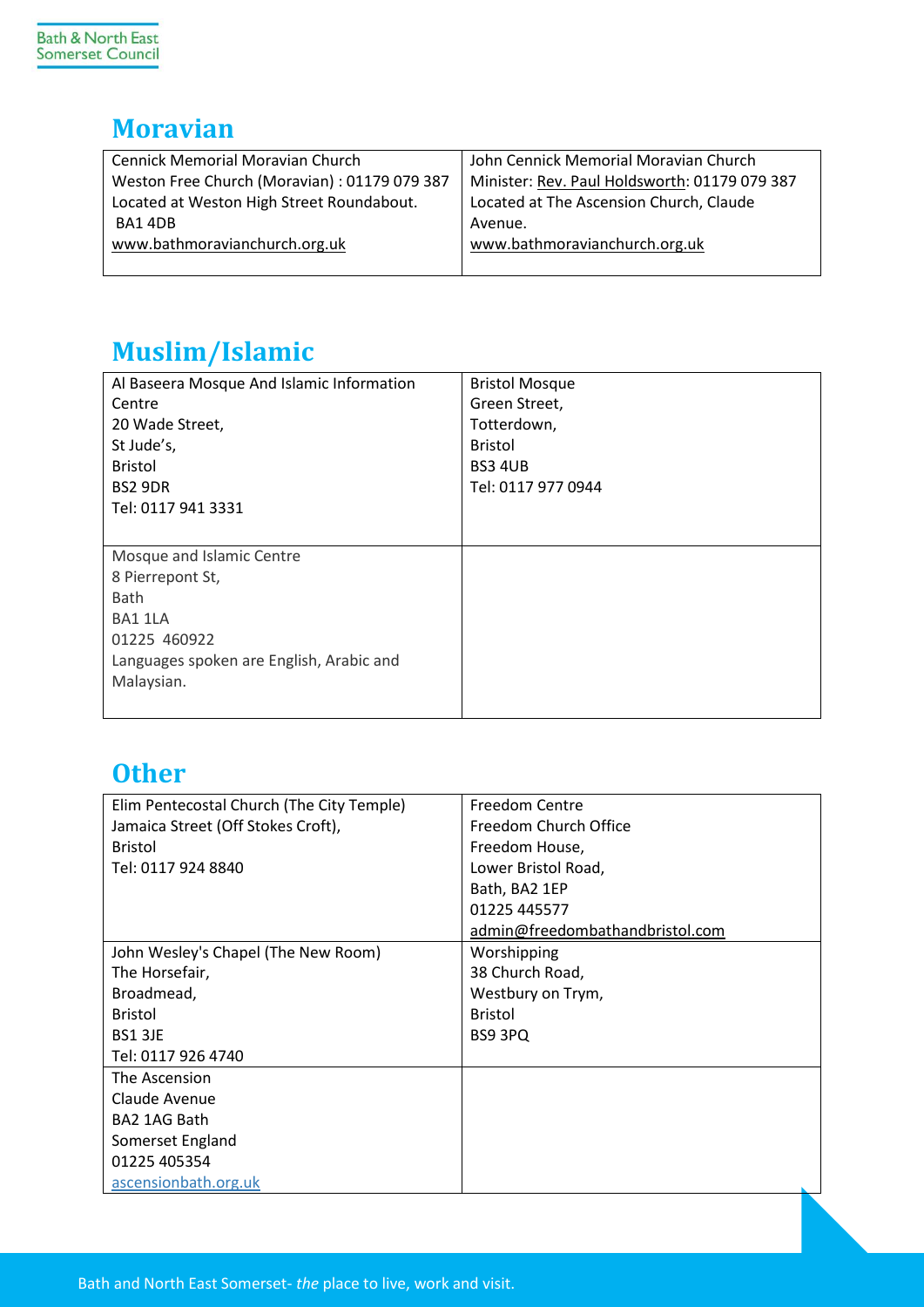## <span id="page-11-0"></span>**Orthodox Christian**

| <b>Greek Orthodox Church</b>                  | Orthodox Parish of St. John of Kronstadt |
|-----------------------------------------------|------------------------------------------|
| St. Peter & Paul (near Claremont Street),     | The Convent of Saint John of Kronstadt,  |
| Lower Ashley Road,                            | 24 Alexandra Road,                       |
| Easton,                                       | <b>Bath</b>                              |
| <b>Bristol</b>                                | BA2 4PW                                  |
| Tel: 0117 951 0500.                           | http://www.bath-orthodox-                |
| Russian Orthodox Church                       | church.co.uk/public/index.php            |
| The Eucharistic Community of the Holy Trinity |                                          |
|                                               |                                          |

#### <span id="page-11-1"></span>**Pagan**

<span id="page-11-2"></span>

| University of Bristol Pagan & Earth Religions |  |
|-----------------------------------------------|--|
| Society                                       |  |
| pagantheologies.pbwiki.com                    |  |
| The Pagan Federation                          |  |

#### **Pentecostal**

| Elim Pentecostal. Charlotte Street |  |
|------------------------------------|--|
| Bath Elim Church,                  |  |
| <b>Charlotte Street</b>            |  |
| <b>Bath</b>                        |  |
| BA1 2ND                            |  |
| Tel: 07747 042236                  |  |
| http://www.elimbath.org/           |  |
|                                    |  |
|                                    |  |

### <span id="page-11-3"></span>**Quakers**

| <b>Quakers: Religious Society of Friends</b> |  |
|----------------------------------------------|--|
| Friends Meeting House York St,               |  |
| Bath.                                        |  |
| BA1 1NG                                      |  |
| 01225 469555                                 |  |
| bathquakermeeting.org.uk                     |  |
| E-mail:info@bathquakermeeting.org.uk         |  |
|                                              |  |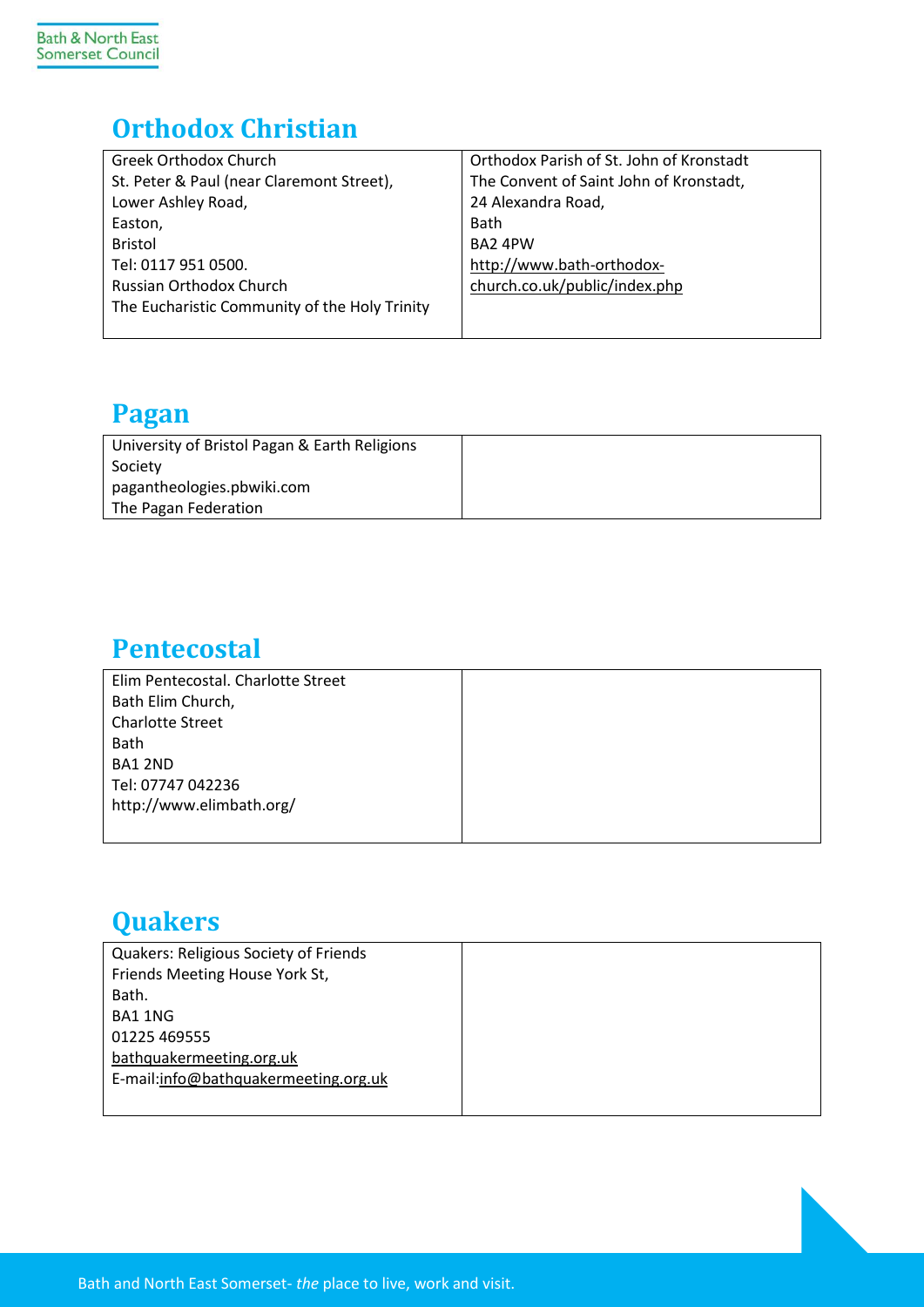#### <span id="page-12-0"></span>**Sikh**

| <b>Bristol Singh Sabha</b>                    | Sangat Singh Sabha Gurdwara.                   |
|-----------------------------------------------|------------------------------------------------|
| 491 Stapleton Rd,                             | 11 Summerhill Rd,                              |
| <b>Bristol</b>                                | St George,                                     |
| <b>BS5 6PQ.</b>                               | <b>Bristol</b>                                 |
| Tel: 0117 902 0104 (Please telephone prior to | BS <sub>5</sub>                                |
| visit)                                        | (Tel +44-117-955 9333).                        |
| bristolsikhtemple@hotmail.com                 | Languages: Punjabi, English Affiliated to Sikh |
| Languages: English, Punjabi.                  | Organisations UK.                              |
| Sikh Resource Centre.                         | Sikh Temple                                    |
| 114 St Marks Rd,                              | Guru Nanak Prakash Singh Sabha Gurdwara.       |
| Easton,                                       | 71-75 Fishponds Rd,                            |
| <b>Bristol</b>                                | Eastville,                                     |
| <b>B55 6JD</b>                                | Bristol,                                       |
| 01179 525023                                  | <b>BS5 6SF</b>                                 |
| Languages: Punjabi, Hindi, Urdu, English.     | 01179 511609                                   |
| Affiliated to The Sikh Missionary Society.    |                                                |
| Ramgharia Sikh Temple.                        |                                                |
| 81 Chelsea Rd,                                |                                                |
| Easton,                                       |                                                |
| <b>Bristol</b>                                |                                                |
| BS5                                           |                                                |
| (Tel +44-117-955 4929).                       |                                                |

## <span id="page-12-1"></span>**Spiritualists**

| Bath Beacon of Light Spiritualist Church | Bath First Spiritualist Church        |
|------------------------------------------|---------------------------------------|
| SNU affiliated                           | SNU affiliated                        |
| St John's Old School                     | 16 Old Orchard Street,                |
| Locksbrook Rd                            | Manvers Place,                        |
| <b>Upper Bristol Road</b>                | Bath,                                 |
| <b>Bath</b>                              | Somerset                              |
| 01225-425246                             | <b>BA1 1JU</b>                        |
|                                          | 01225-463579                          |
|                                          | <b>Bath First Spiritualist Church</b> |
|                                          |                                       |
| <b>Theosophical Society</b>              |                                       |
| <b>Bristol Lodge</b>                     |                                       |
| 14 Tyndalls Park Rd                      |                                       |
| Clifton                                  |                                       |
| <b>Bristol</b>                           |                                       |
| <b>BS8 1PY</b>                           |                                       |
| 0117 907 7357                            |                                       |
|                                          |                                       |